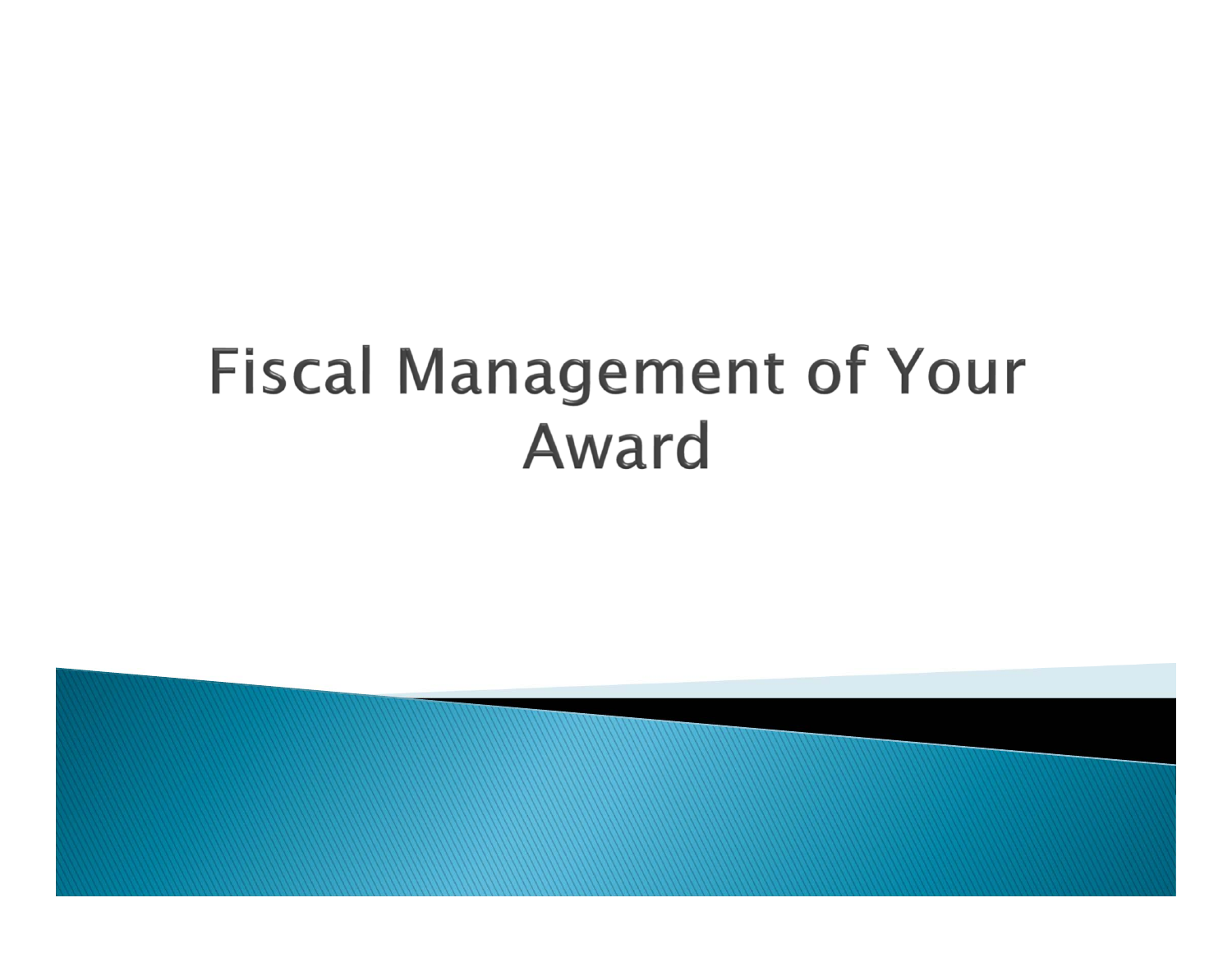

**- How?** 

T Why?



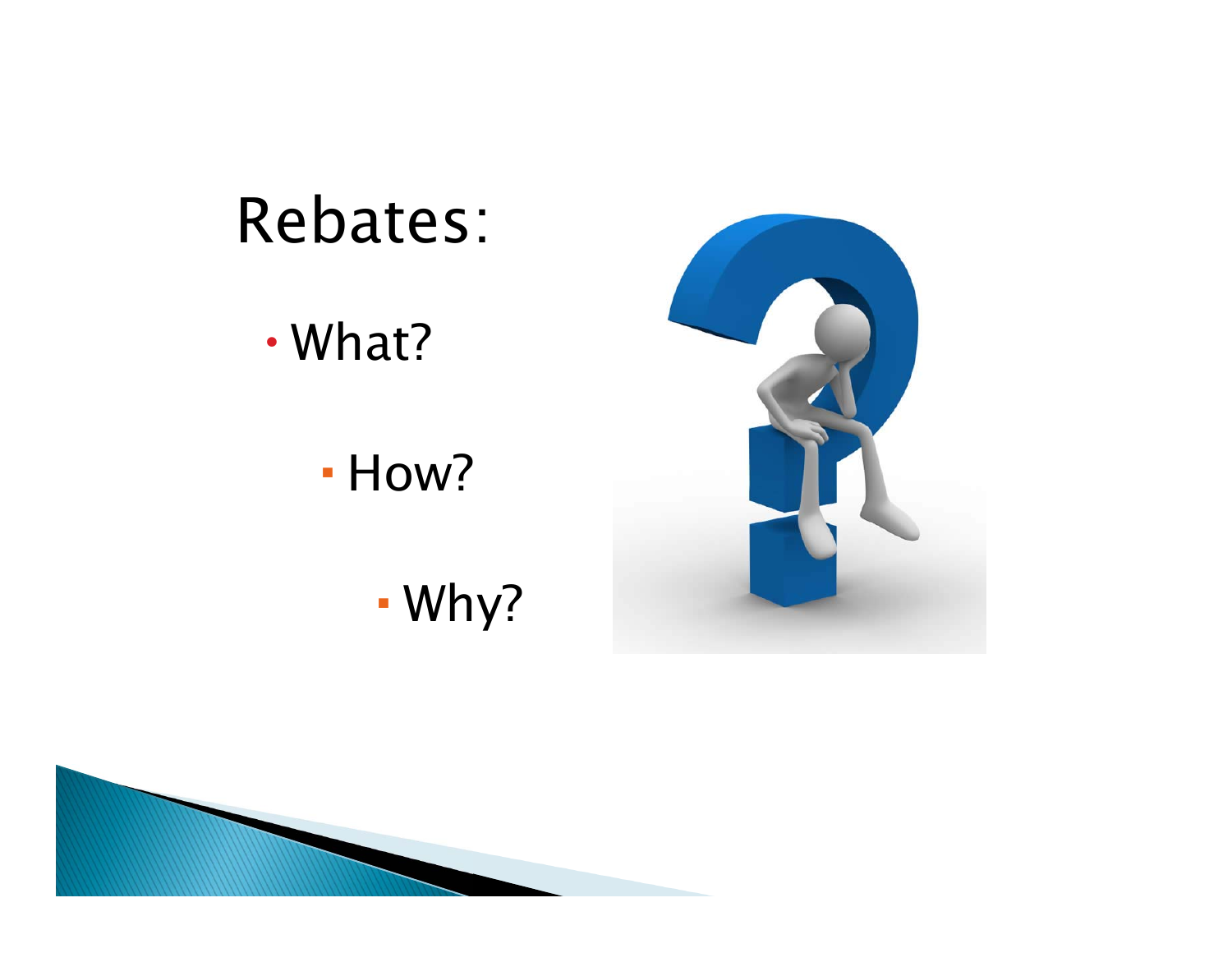- $\blacktriangleright$  Invoicing:
	- Form must be completed with address that matches eVA and include the grant number, invoice number (never repeated), FIN
	- Must submit electronically
	- Documentation of all actual expenditures, must be<br>allowable, must include current client eligibility
	- Invoice according to budget category and track by programmatic service category
	- Funds may be withheld
	- Payment will be received 30 calendar days from receipt<br>○ of invoice

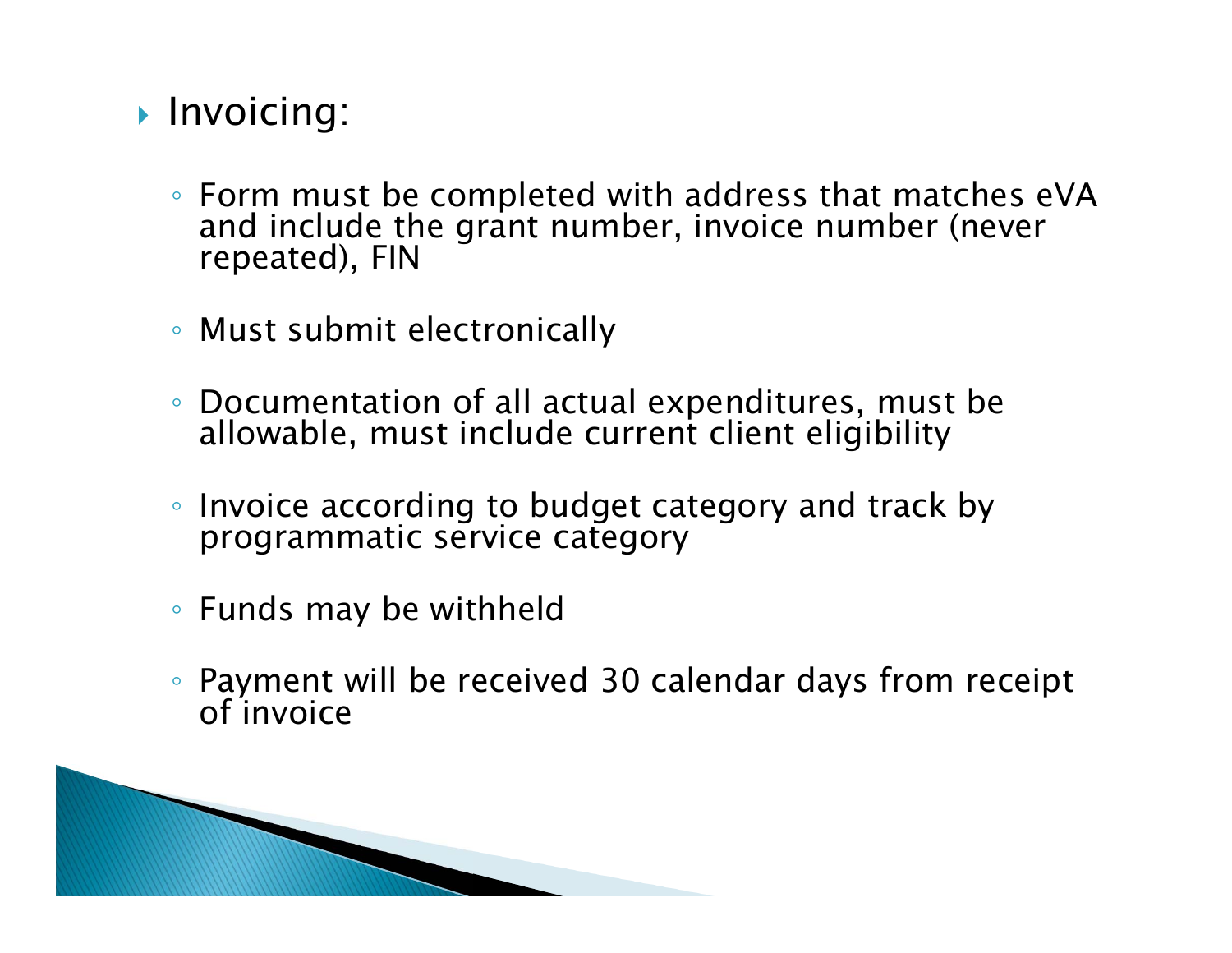## Travel:

 $\triangleright$  Provide documentation to show proof of payment

- Copy of reimbursement voucher
- Itemized hotel bills obtained at checkout
- Rental car receipts
- Gas receipts
- Meals are reimbursed on a per diem basis
- Must be in compliance with current federal lodging and per diem rates located at: http://www.gsa.gov/portal/content/104877

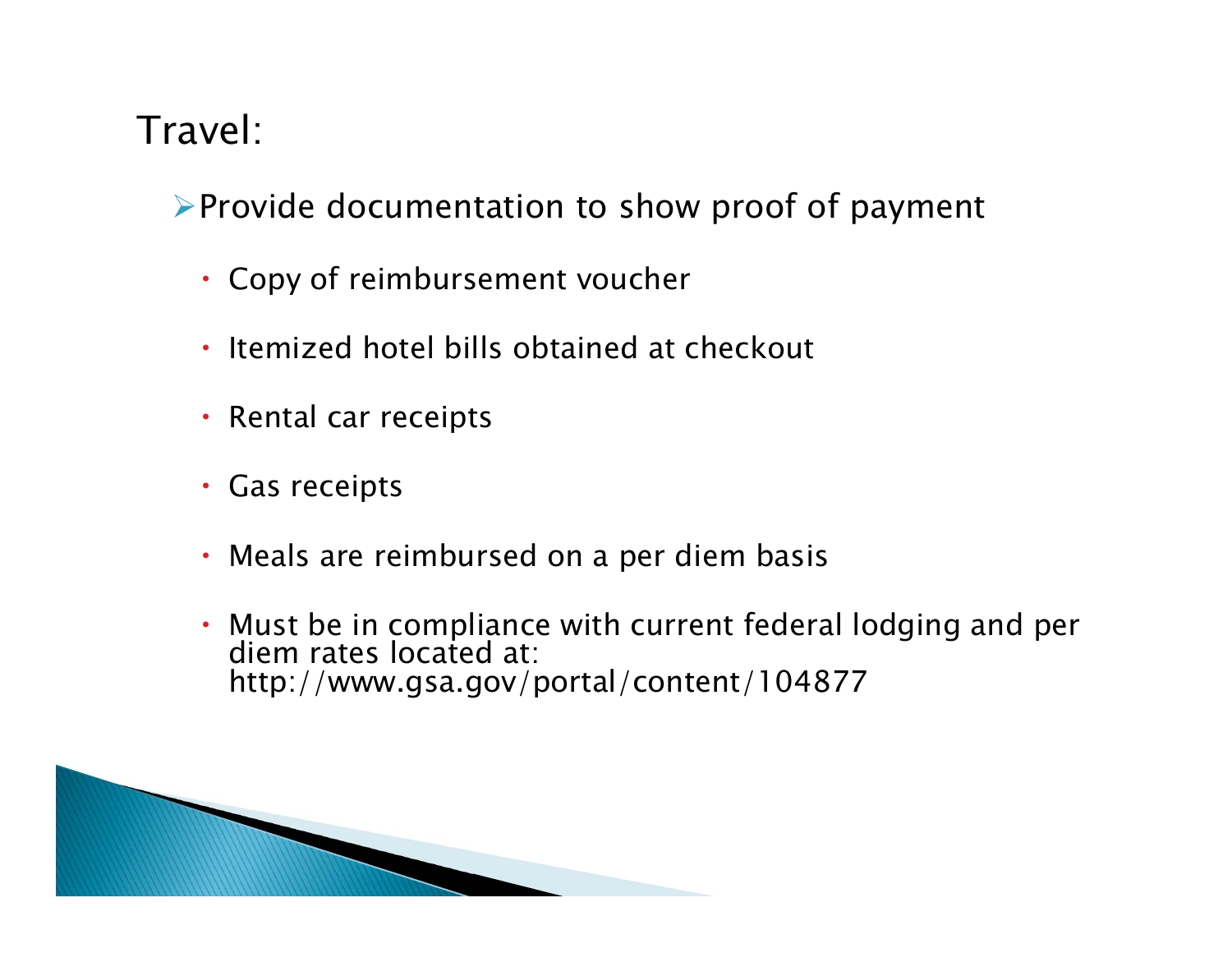- Mileage rates are currently 53.5 cents per mile for the first 15,000 miles for business travel (commuter miles must be subtracted)
- Must do an analysis to determine the most cost effective mode of transportation (rental car or personal mileage) for each trip that exceeds 100 miles
- Must document the purpose of the trip and identify Ryan White portion of the charges
- Must have receipts for parking and tolls that exceed \$20.00

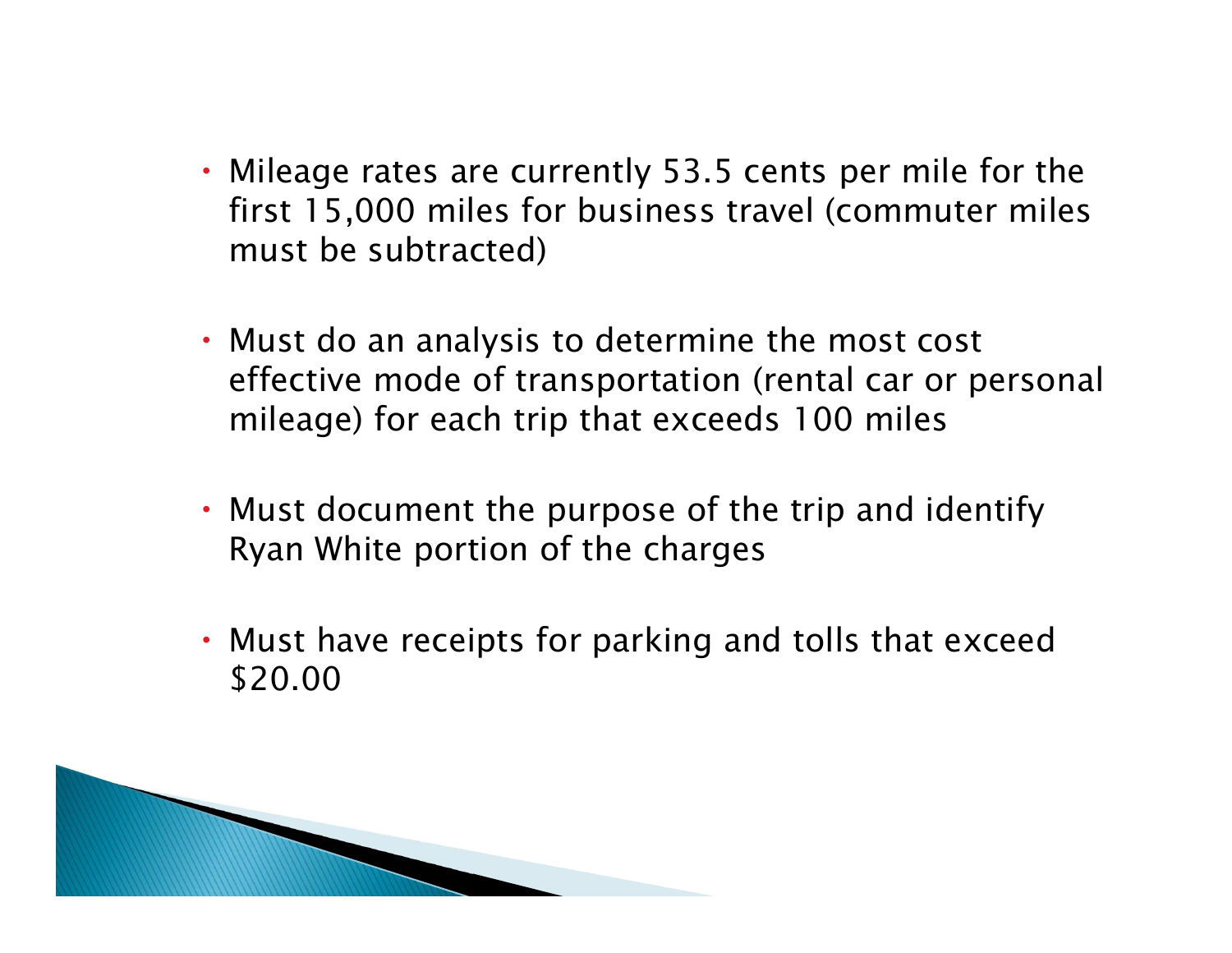- For VDH approved training or meeting attendance, an agenda must be submitted to show any meals provided or included in the registration fee, the location and purpose of the trip must be clearly documented
- Taxi fare for staff travel will not be reimbursed except in certain situations such as out of town travel (ex. Travel from airport to hotel), justification must be provided

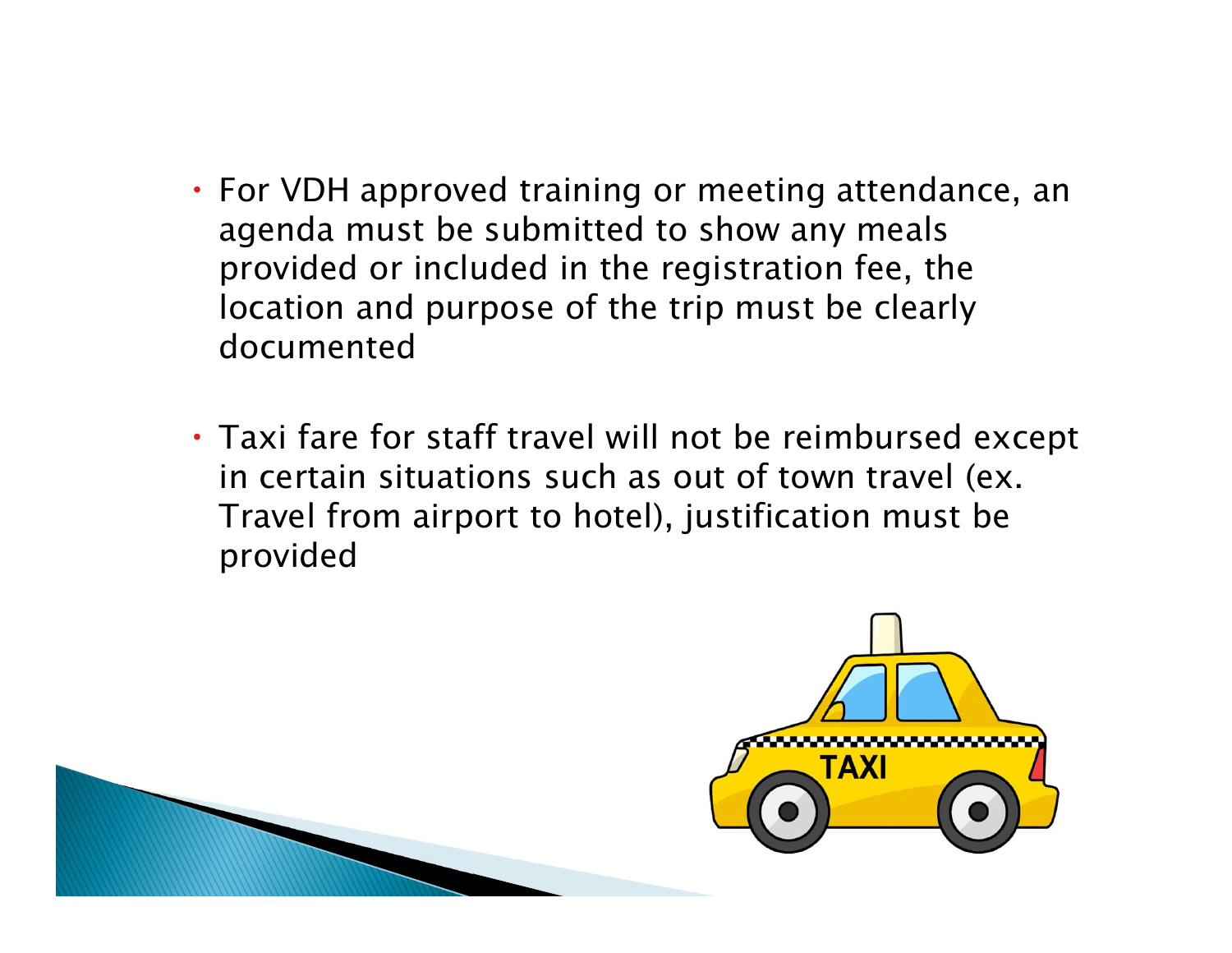- Financial records are required to meet the standards established in 45 CFR 74.21
- Financial records must:
	- Provide accurate, current, and complete financial information about the award and provide necessary reports
	- Maintain records that adequately identify the sources and purposes for which the award was used including authorization and obligations.
	- Must be support by proper source documentation

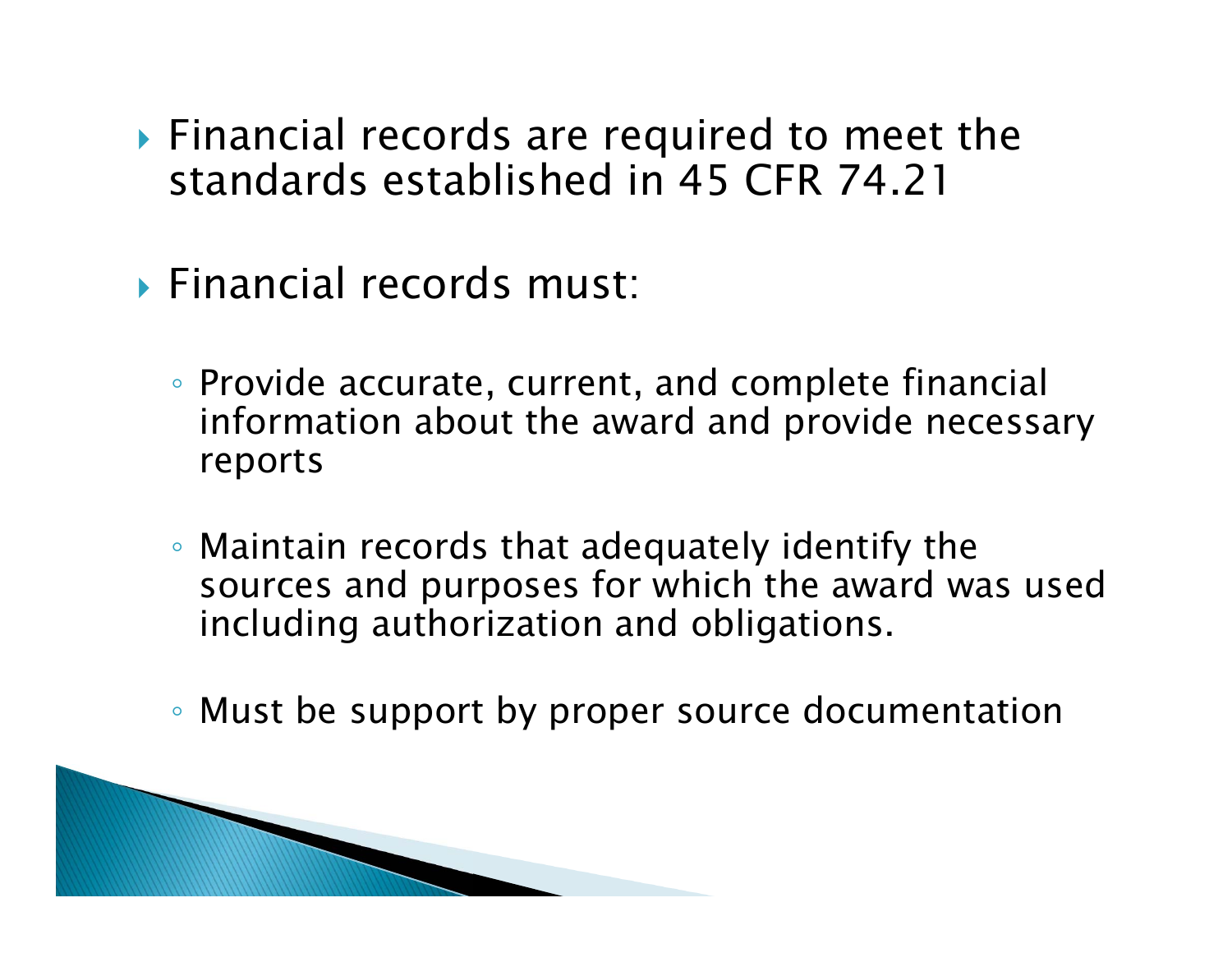- Maintain and ensure effective internal controls over all funds, property and other assets
- Reconciliation of actual expenditures with approved budgets for each grant award
- Single Audit required for any non-federal entity that receives \$750,000 or more during the entities fiscal year (all federal funds)
	- Must be submitted within 30 calendar days after receipt of the report or nine months after the end of the audit period (whichever is earlier)
	- Requirements are in 45 CFR 75 Subpart F

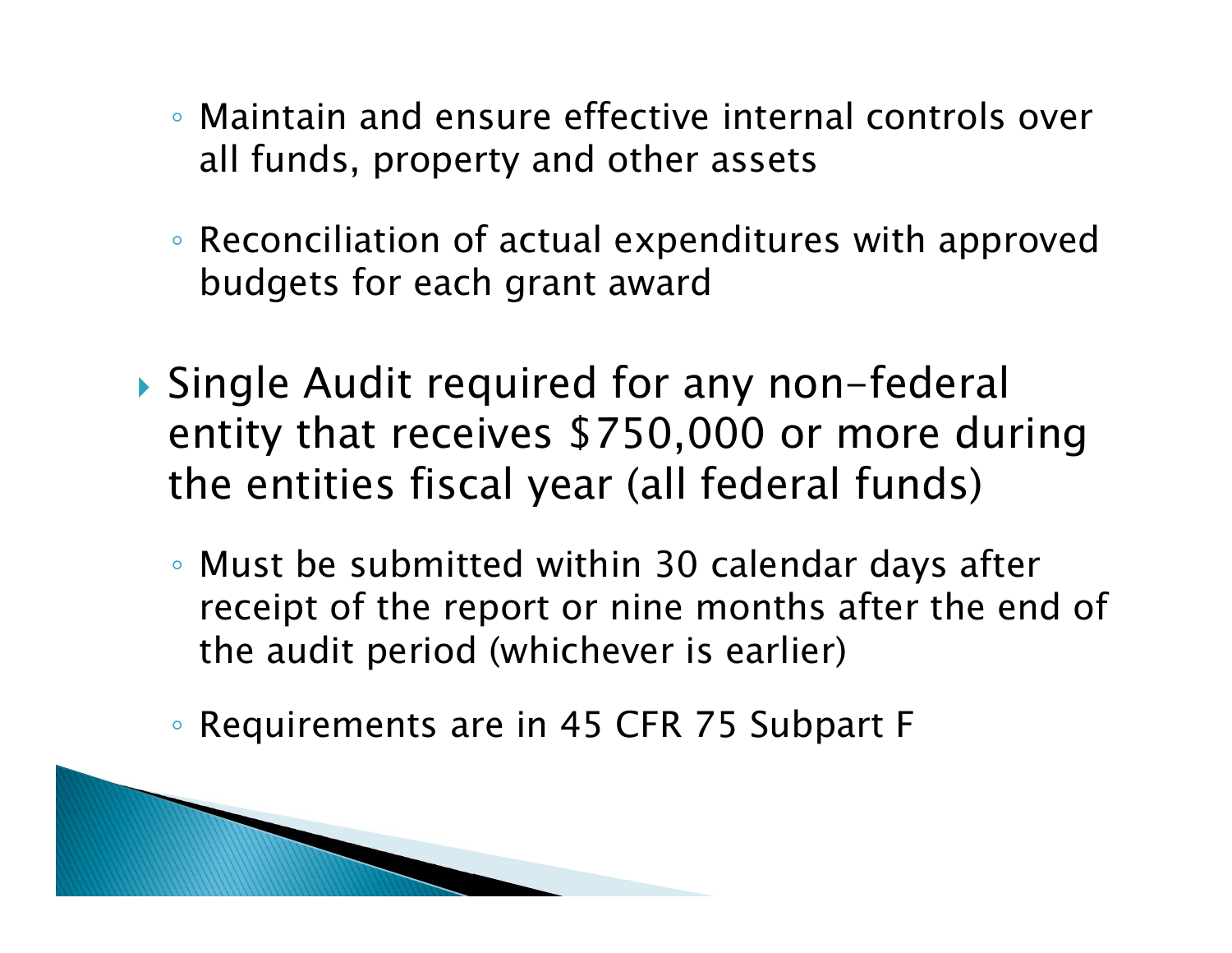- Ryan White funds are subject to all federal financial rules and regulations as if they were direct RWB grant recipients
	- 45 CFR 75 Uniform Administrative Requirements, Cost Principles, and Audit Requirements for Health and Human Service Awards
	- OMB Circular A-110 Uniform Administrative Requirements for Grants and Other Agreements with Institutions of Higher Education, Hospitals, and Other Non Profit Organizations (codified by HHS in 45 CFR Part 74)

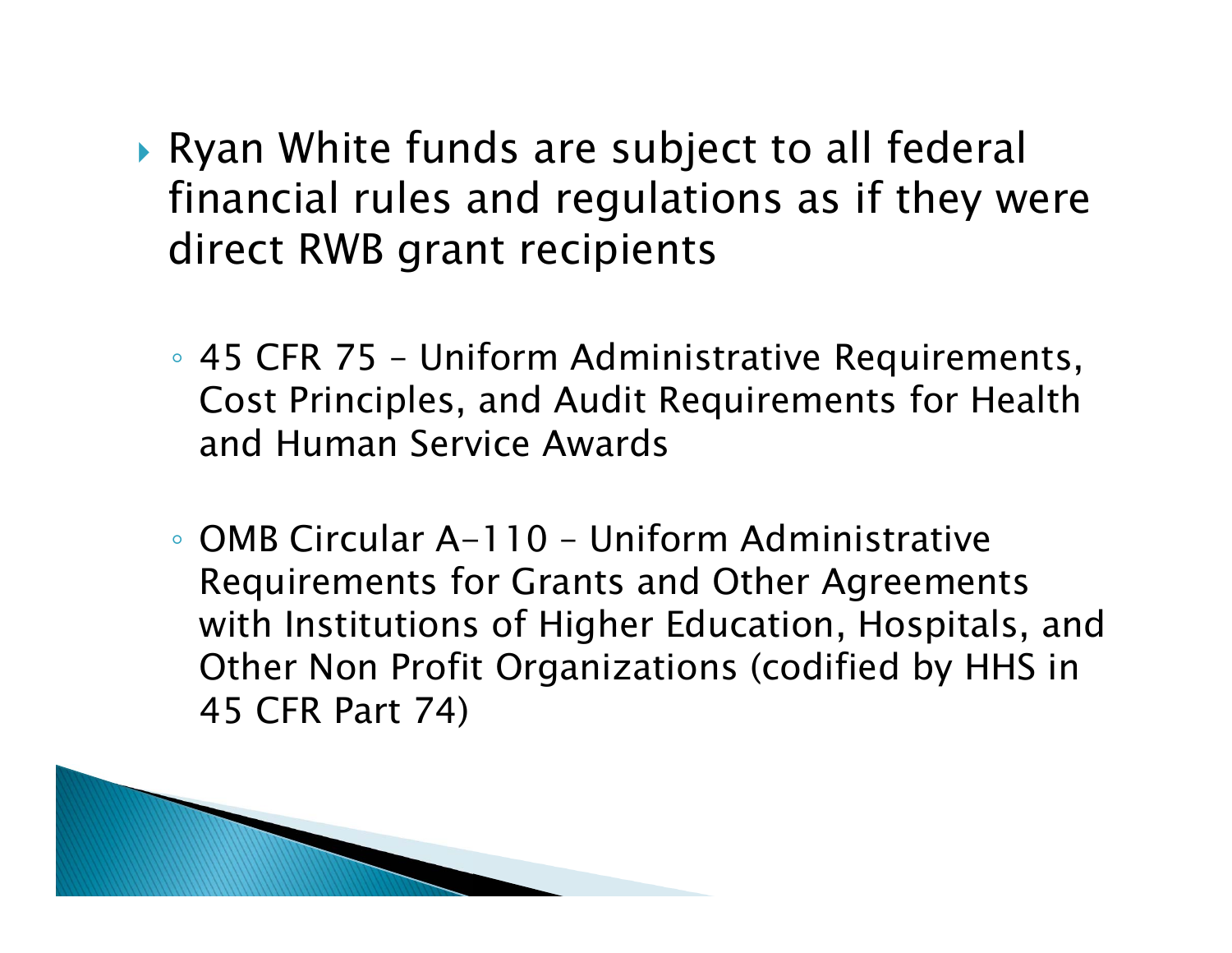- Ryan White National Monitoring Standards
	- Subreceipients must ensure systems are in place to comply with all requirements outlined in the monitoring standards
	- Requirements are reviewed and measured during site visits
- National Monitoring Standards are located at:
	- $\circ$ http://hab.hrsa.gov/manageyourgrant/files/universalmonitoringpartab.pdf
	- $\circ$ http://hab.hrsa.gov/sites/default/files/hab/Global/programmonitoringpartb.pdf
	- $\circ$ http://hab.hrsa.gov/manage your grant/files/fiscalmonitoringpartb.pdf
	- $\circ$ https://hab.hrsa.gov/sites/default/files/hab/Global/programmonitoringfaq.pdf

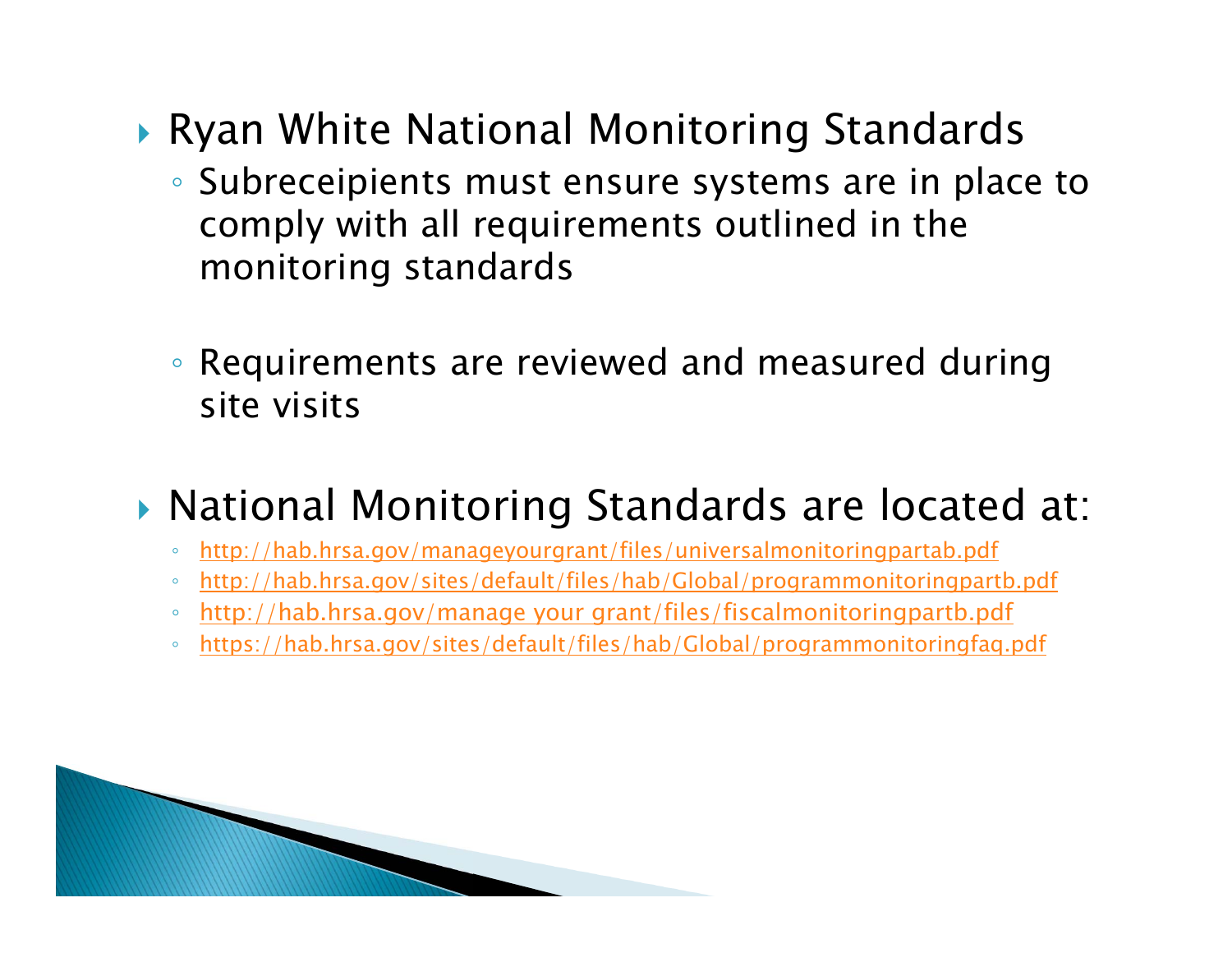- Salary limitation from HRSA requirements based on Executive Level II Compensation Amount: \$187,000
- Payer of Last Resort
- ▶ Limit of 10% on indirect cost or administration based on Ryan White legislation
- Records must be maintained for 5 years

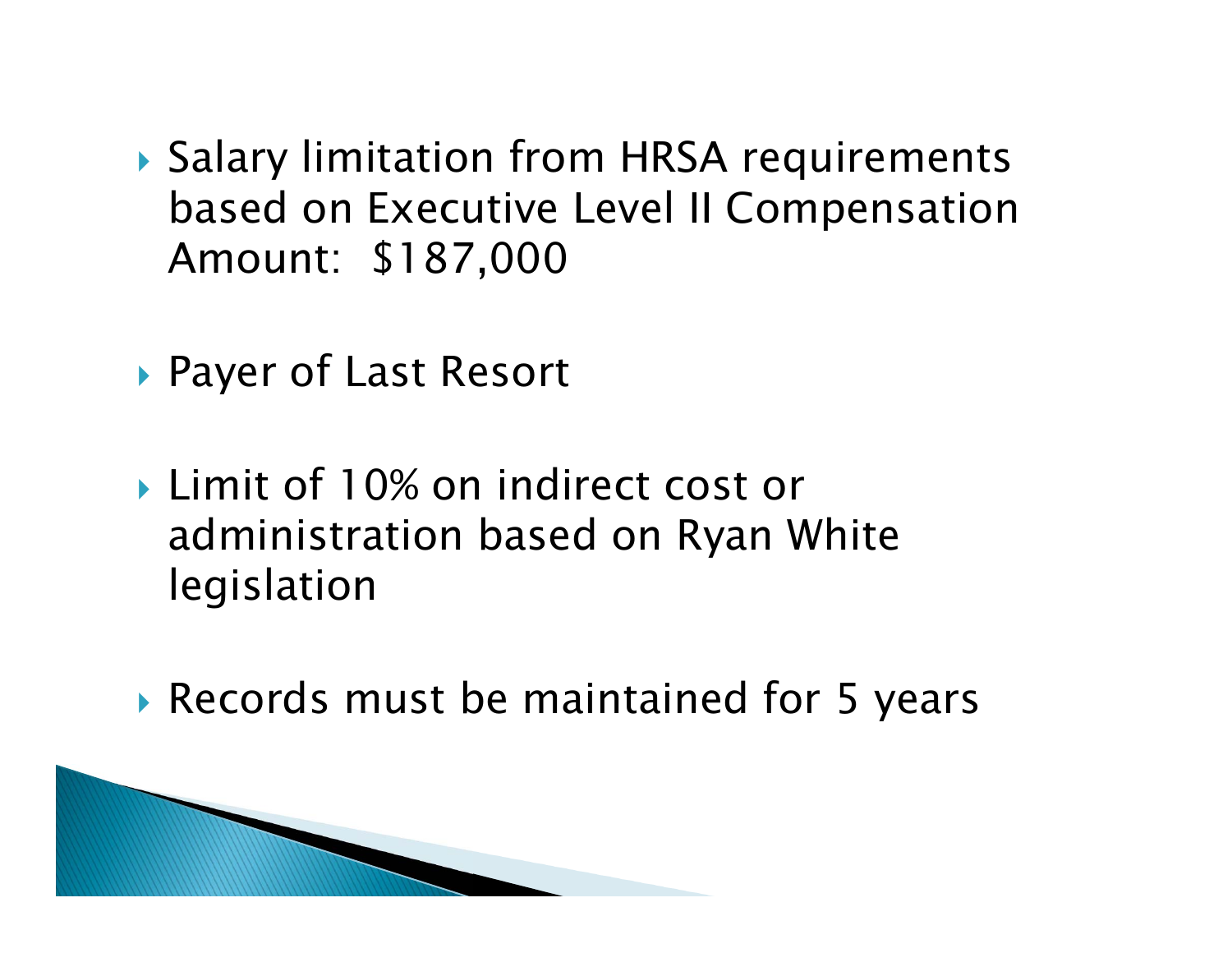- Ryan White Part B services must be provided regardless of an individuals ability to pay
	- Subrecipients providing direct services (core medical and support) must have a policy for schedule of charges and cap on charges based on the Federal Poverty Level (FPL)
	- Policy must include a publicly posted schedule of charges

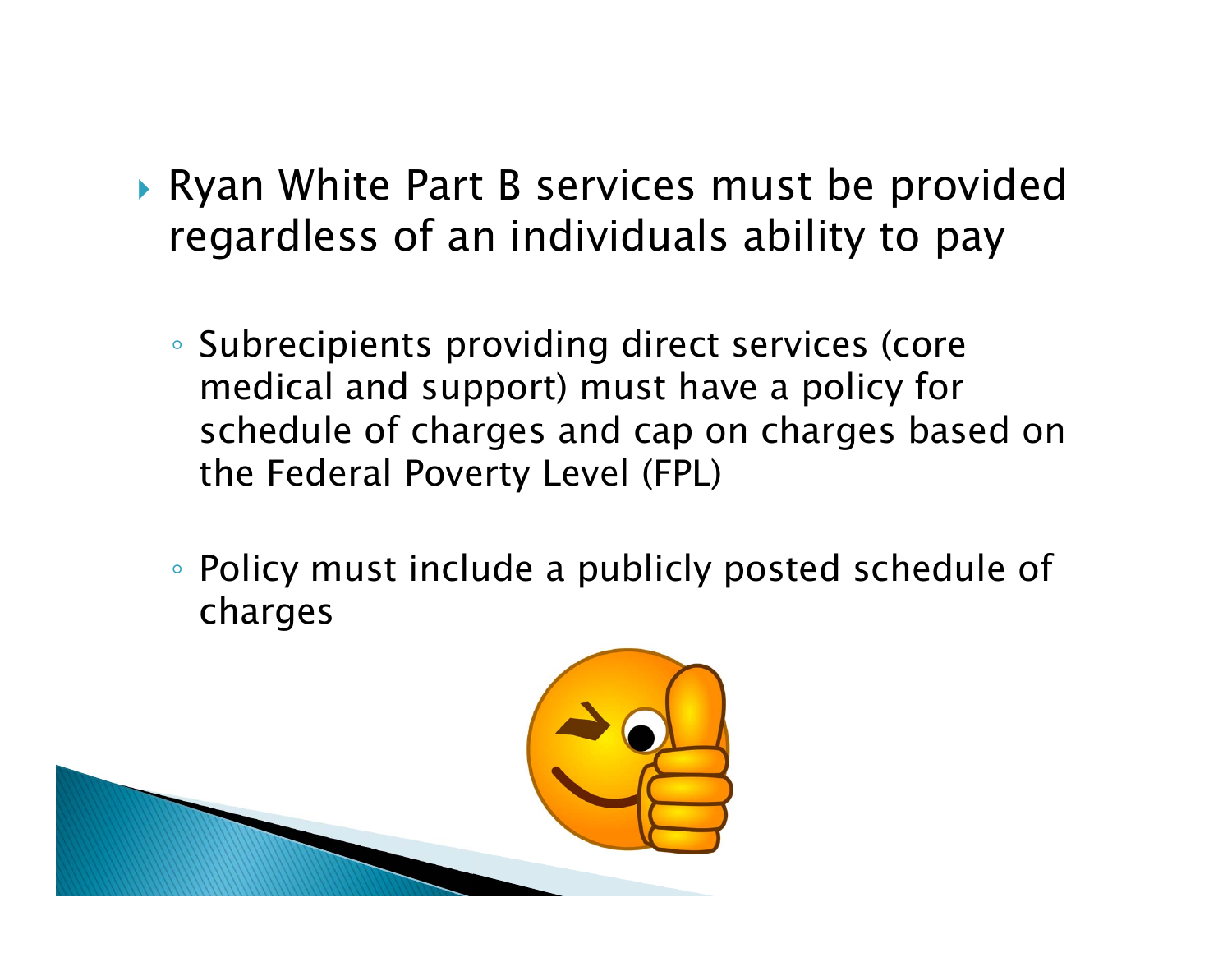- Subrecipients must develop a system to discount client payment for charges (sliding fee scale) based on clients income and FPL
	- Ryan White legislation prohibits imposing a charge on individuals whose income is at or below 100% FPL and requires that individuals whose income is over 100% FPL be charged for services
	- Must document client charges and payments through a manual or electronic accounting system

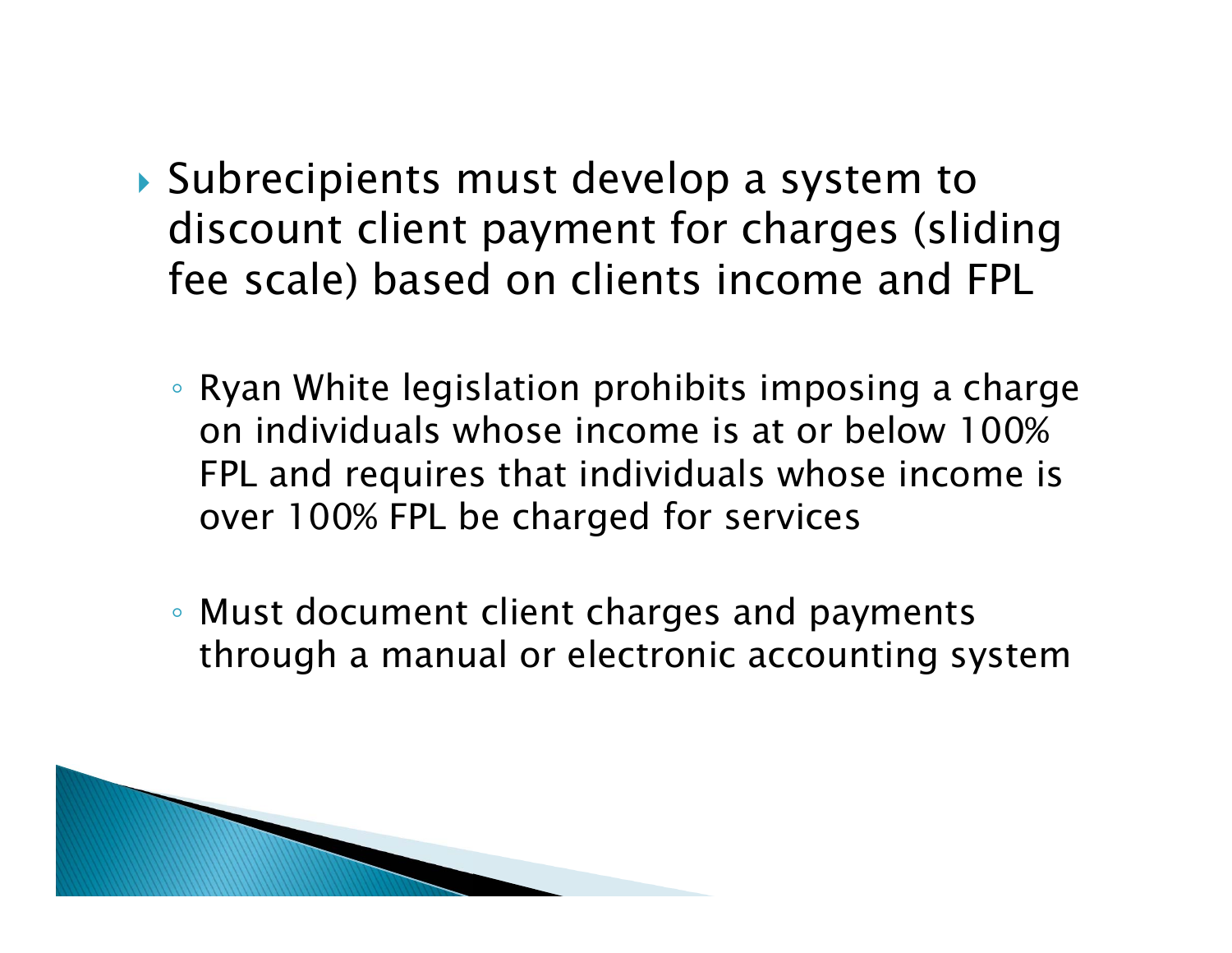- Ryan White legislation limits the annual cumulative amount charged to a client
	- Must have a system in place to ensure annual caps are not exceeded and that alerts billing that the cap has been met
	- Clients can't be charged when they reach the cap for the remainder of the calendar/enrollment year

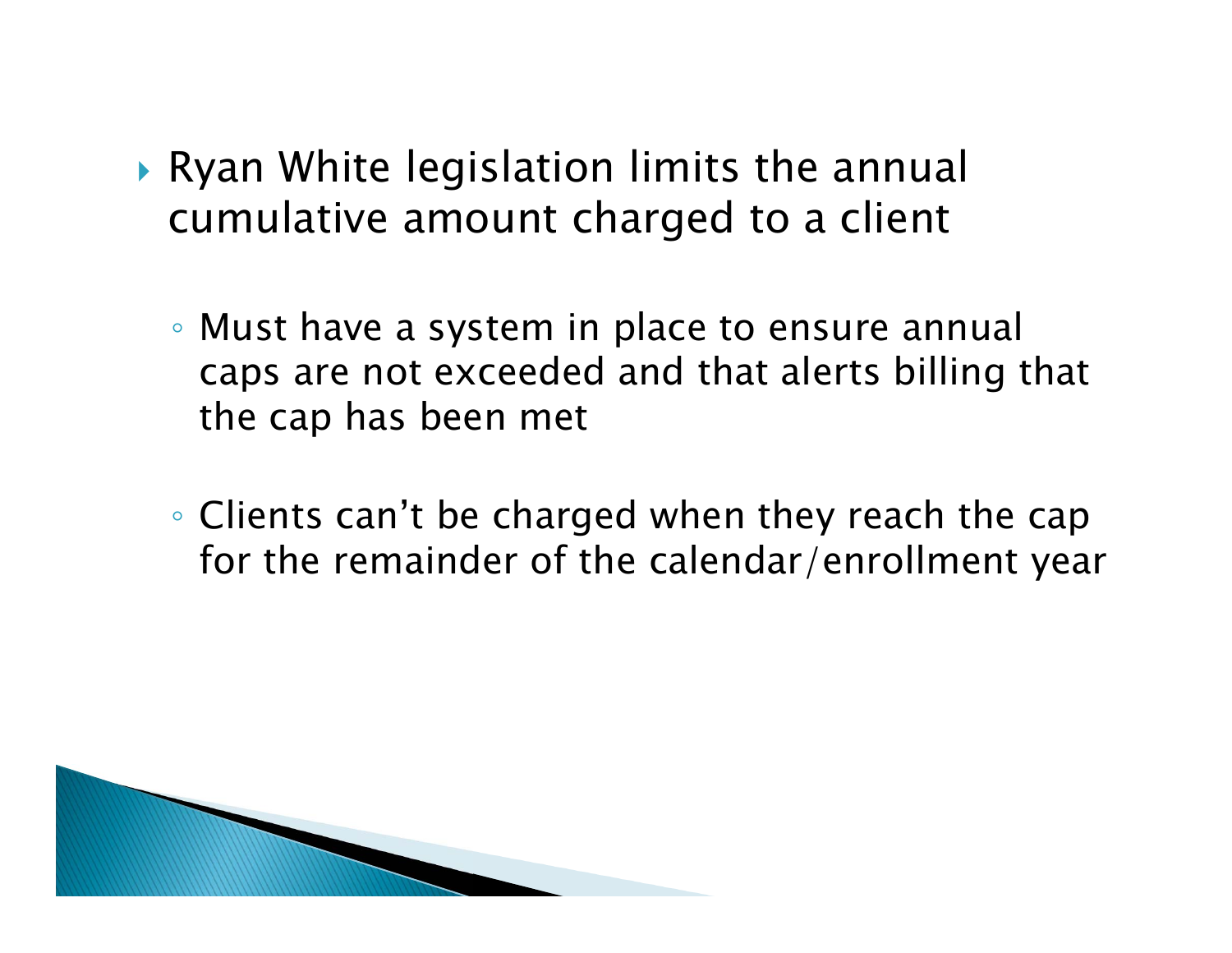- HRSA identified thresholds based on FPL that should not be exceeded
- Annual limitation on charges for Ryan White services (including ADAP) are based on a percentage of the client's annual gross income

| <b>Individual Income</b> | <b>Maximum Charge</b>                                                                                         |
|--------------------------|---------------------------------------------------------------------------------------------------------------|
| At or below 100% Poverty | \$0                                                                                                           |
| 101% to 200% Poverty     | No more than 5% of gross annual income (money<br>made before taxes and any other deductions are<br>taken out) |
| 201% to 300% of Poverty  | No more than 7% of gross annual income                                                                        |
| Over 300% Poverty        | No more than 10% of gross income                                                                              |
|                          |                                                                                                               |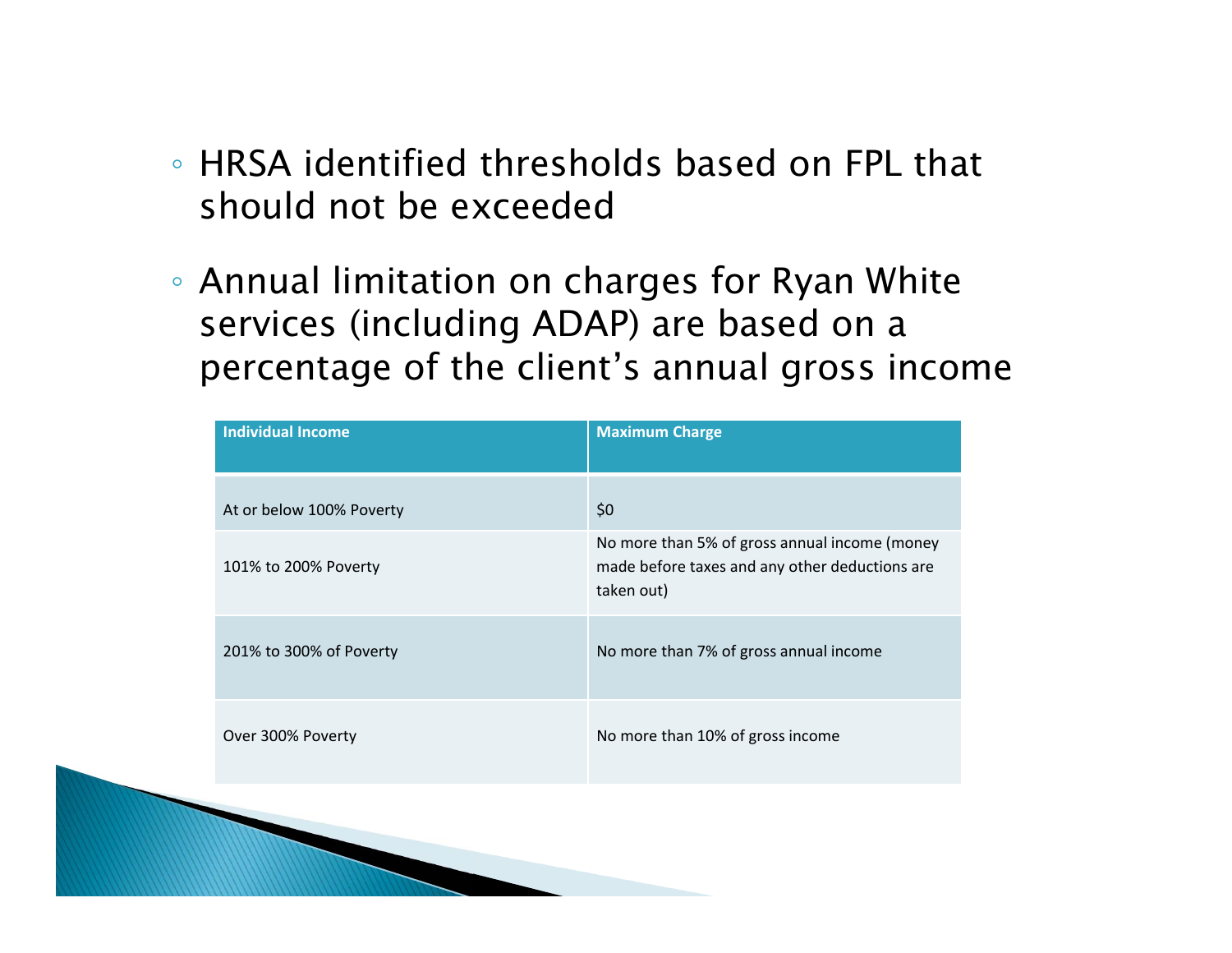- Compliance requirements for charges and caps:
	- Ryan White eligibility must be conducted annually and reassessed every 6 months
	- Patient education materials must be developed on available services and discounts
	- Notices must be placed in waiting room and reception area detailing the sliding fee scale and cap on out of pocket charges
	- Have a system in place to track client's progress toward out of pocket cap and to adjust client's responsibility

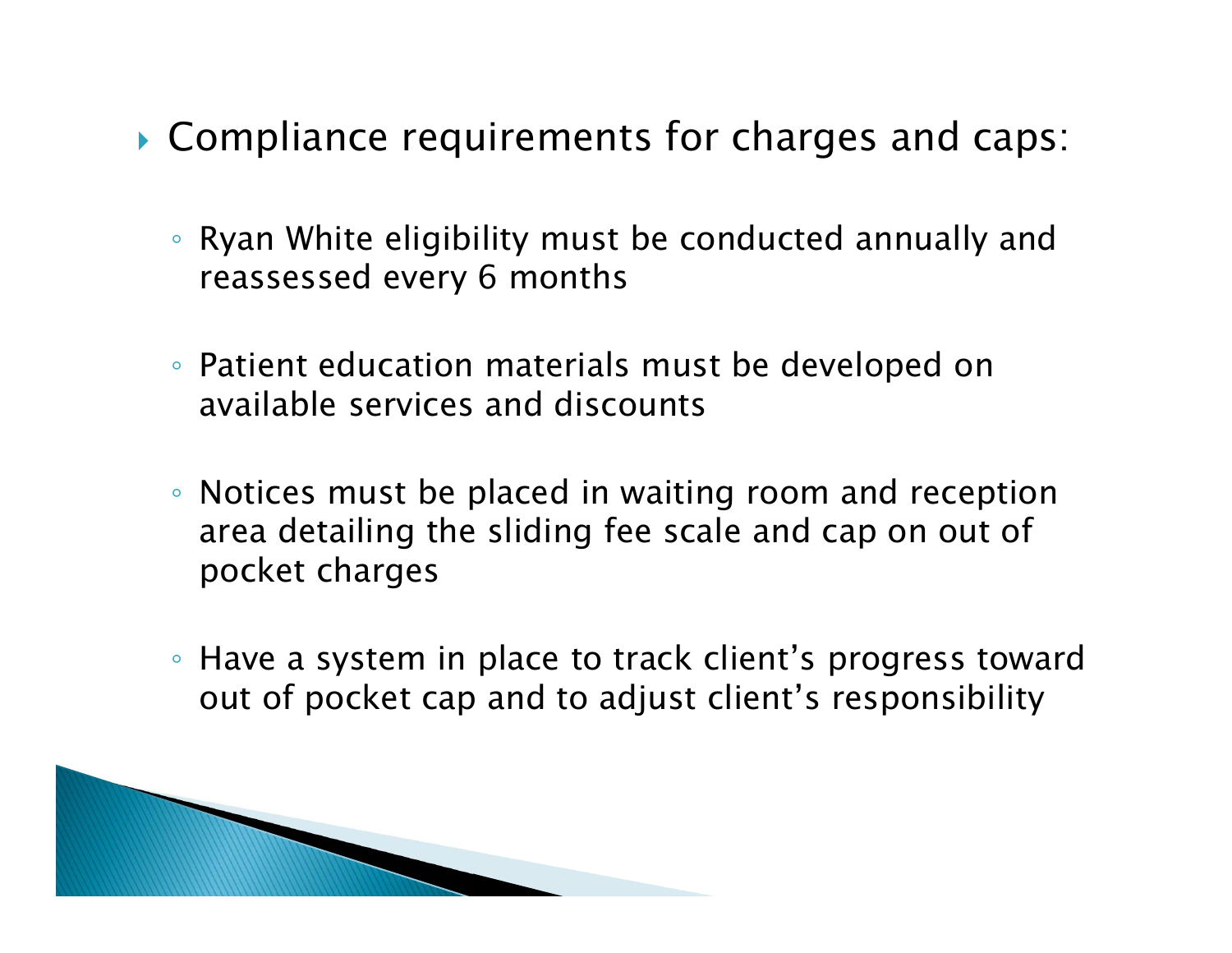Policies and procedures can include decision to impose nominal charge/fee/copayment based on service expenses and care for medical visit

| <b>Level</b>   | <b>Poverty Level</b> | Grant<br><b>Responsibility</b> | <b>Patient</b><br><b>Responsibility</b> | Co-Pay |
|----------------|----------------------|--------------------------------|-----------------------------------------|--------|
|                | $<$ 100% FPL         | 100%                           | 0%                                      | \$0    |
| $\mathcal{P}$  | 101-150% FPL         | 80%                            | 20%                                     | \$5    |
| $\overline{3}$ | 151-200% FPL         | 60%                            | 40%                                     | \$10   |
|                | 201-250% FPL         | 40%                            | 60%                                     | \$15   |
| 5              | 251-300% FPL         | 20%                            | 80%                                     | \$20   |
| 6              | $>$ 300% FPL         | 0%                             | 100%                                    | \$25   |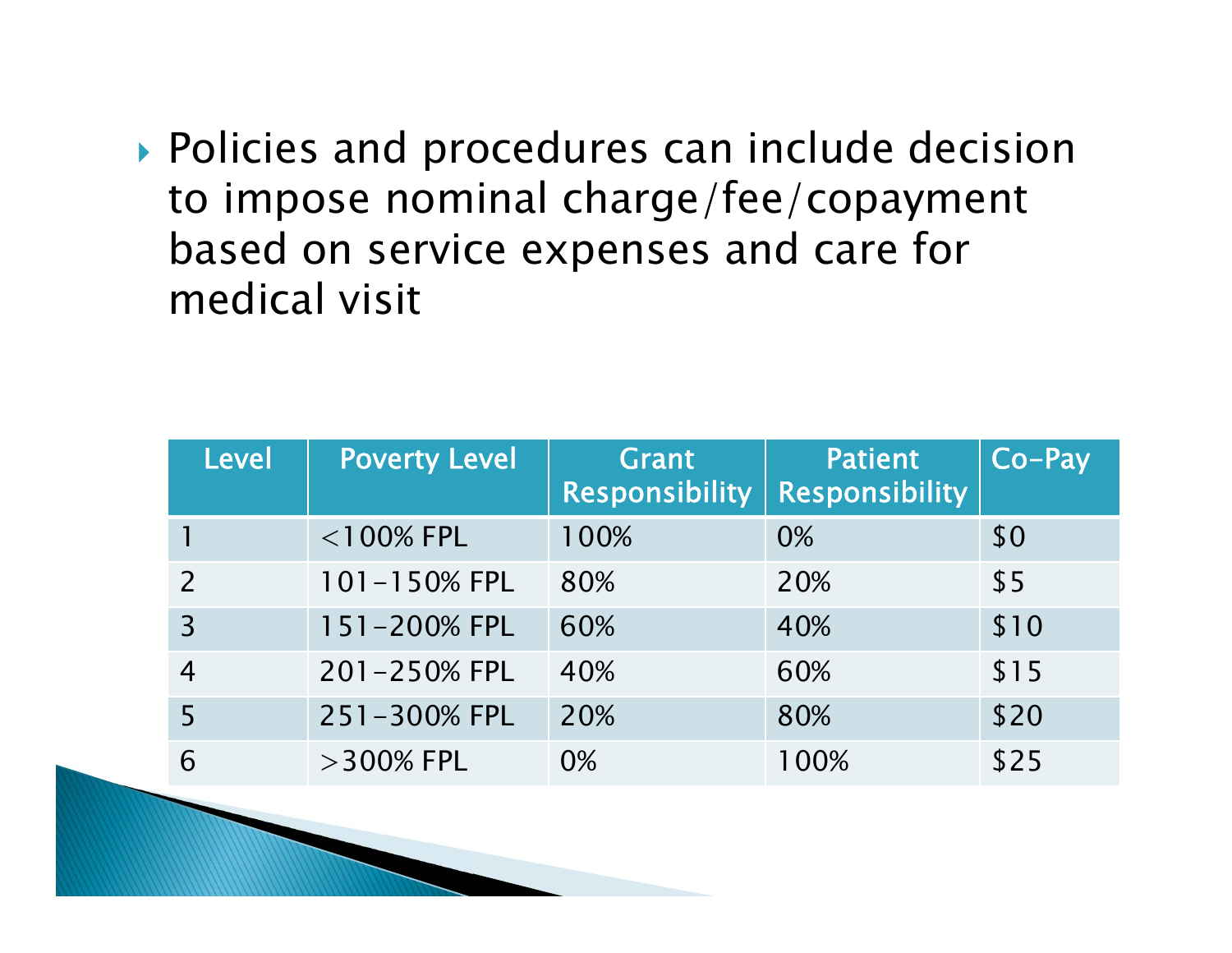Program Income:

- $\blacktriangleright$  Program income means gross income earned by the non-Federal entity that is directly generated by a supported activity or earned as a result of the Federal award during the period of performance except as provided on 45 CFR §75.307(f).
- $\blacktriangleright$  Program income includes but is not limited to income from fees for services performed, the use or rental of [sic.] real or personal property acquired under Federal awards, the sale of commodities or items fabricated under a Federal award, license fees and royalties on patents and copyrights, and principal and interest on loans made with Federal award funds.
- $\blacktriangleright$  Interest earned on advances of Federal funds is not program income.
- $\blacktriangleright$ References: PCN #15-03 and 45 CFR §75.2

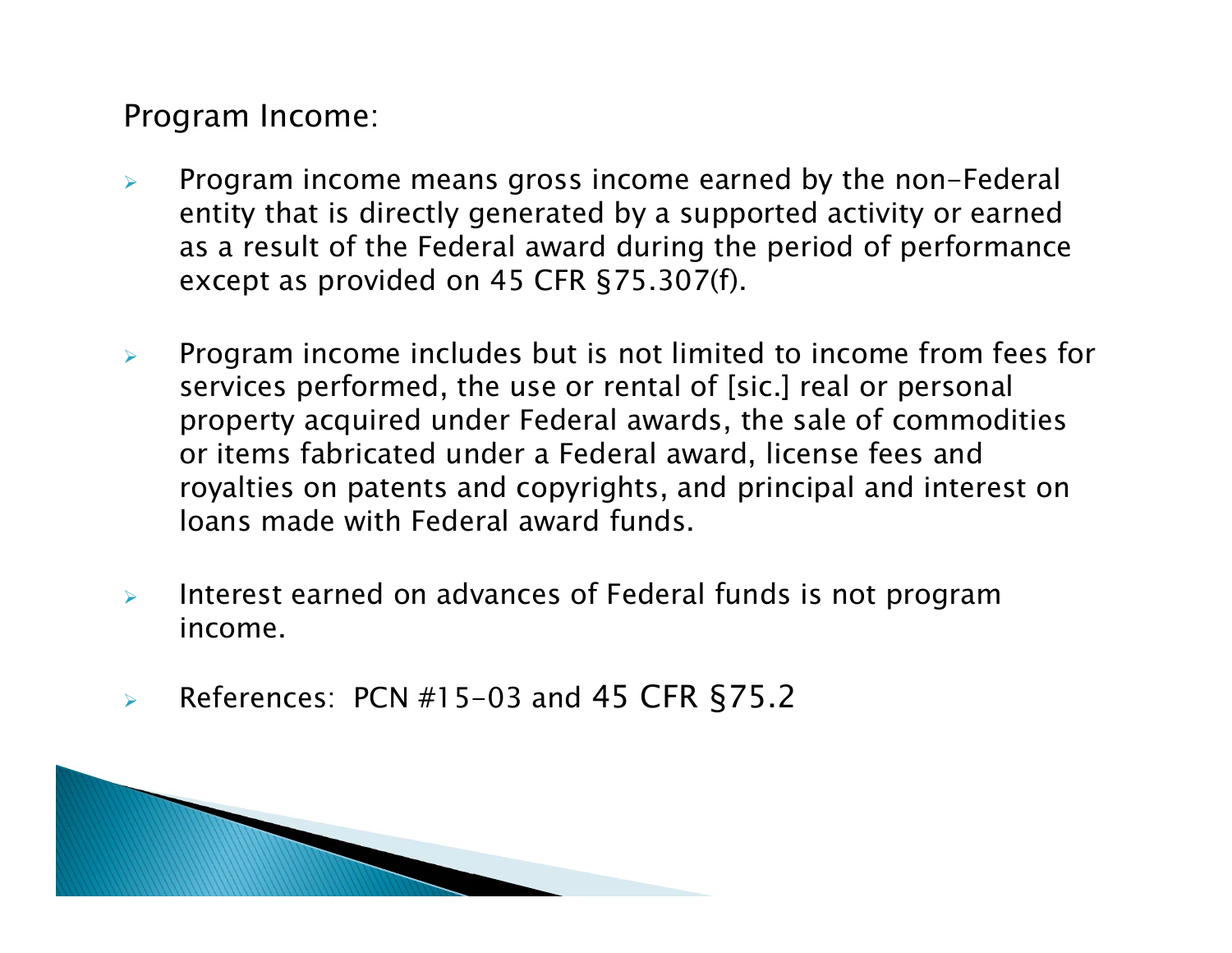- Outpatient Ambulatory HIV Services are currently reimbursed on a Fee for Service that VDH established
	- If client is uninsured, the payment is based on the fee for service

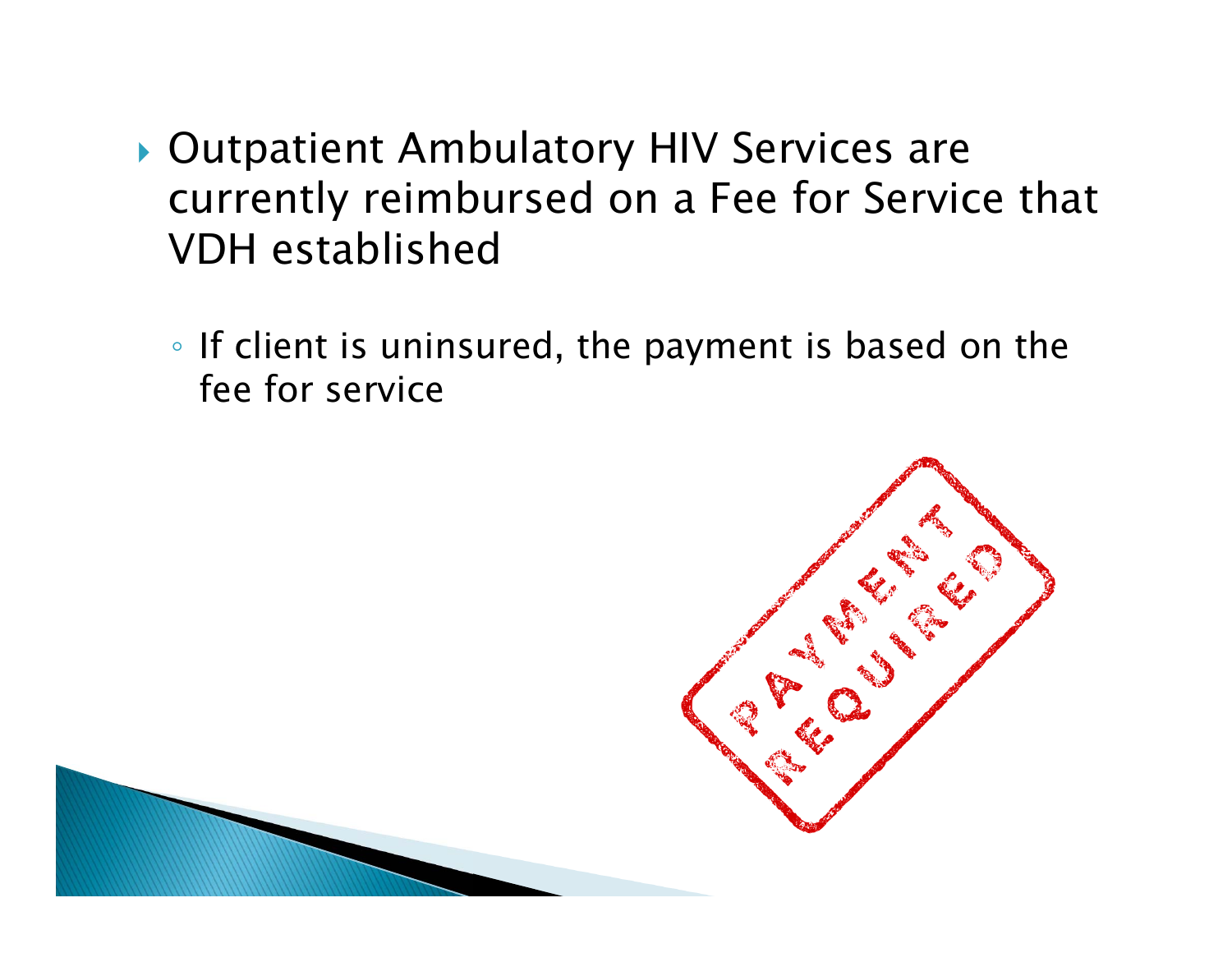Fee-for-service (FFS) is a payment model where services are unbundled and paid for separately. In health care, it gives an incentive for physicians to provide more treatments because payment is dependent on the quantity of care, rather than quality of care.

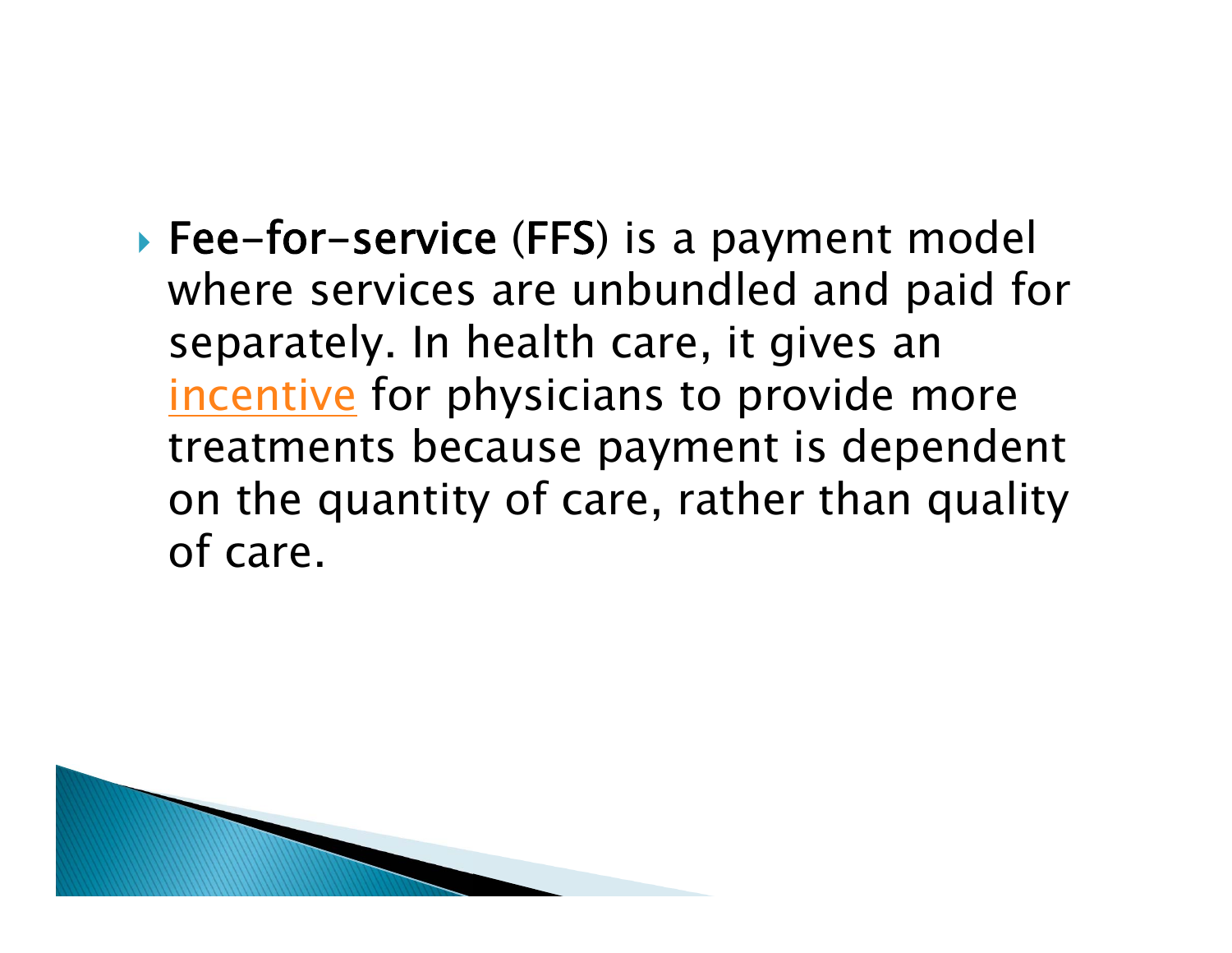- A unit cost is the total expenditure incurred by a company to produce, store and sell one unit of a particular product or service. Unit costs include all fixed costs, or overhead costs, and all variable costs, or direct material costs and direct labor costs, involved in production
- When using unit costs for the purpose of establishing fee-for-service charges, the GAAP† definition can be used. Under GAAP, donated materials and services, depreciation of capital improvement, administration, and facility cost are allowed when determining cost.

**MARTING COMMENT**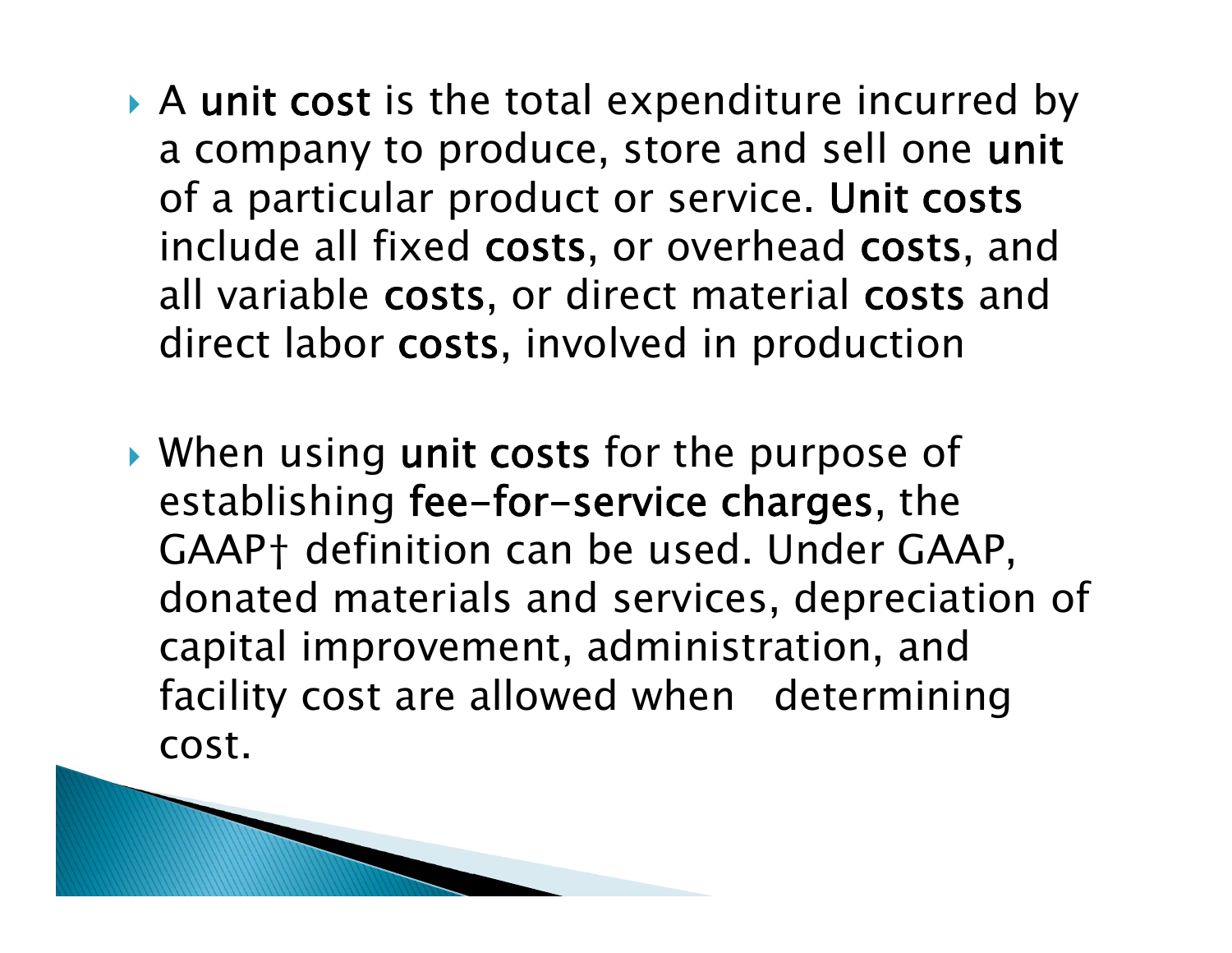- ▶ When using unit cost as the method of reimbursement, Federal legislative and program requirements apply. The reimbursable unit can be derived by adding allowable, reasonable allocable direct program and admin costs, capped at 10%, and dividing by number of units of service to be delivered
- Federal cost principles are designed to provide that Federal awards bear their fair share of cost recognized under these principles except where restricted or prohibited by statute.

**ANDREW CONTROLLER**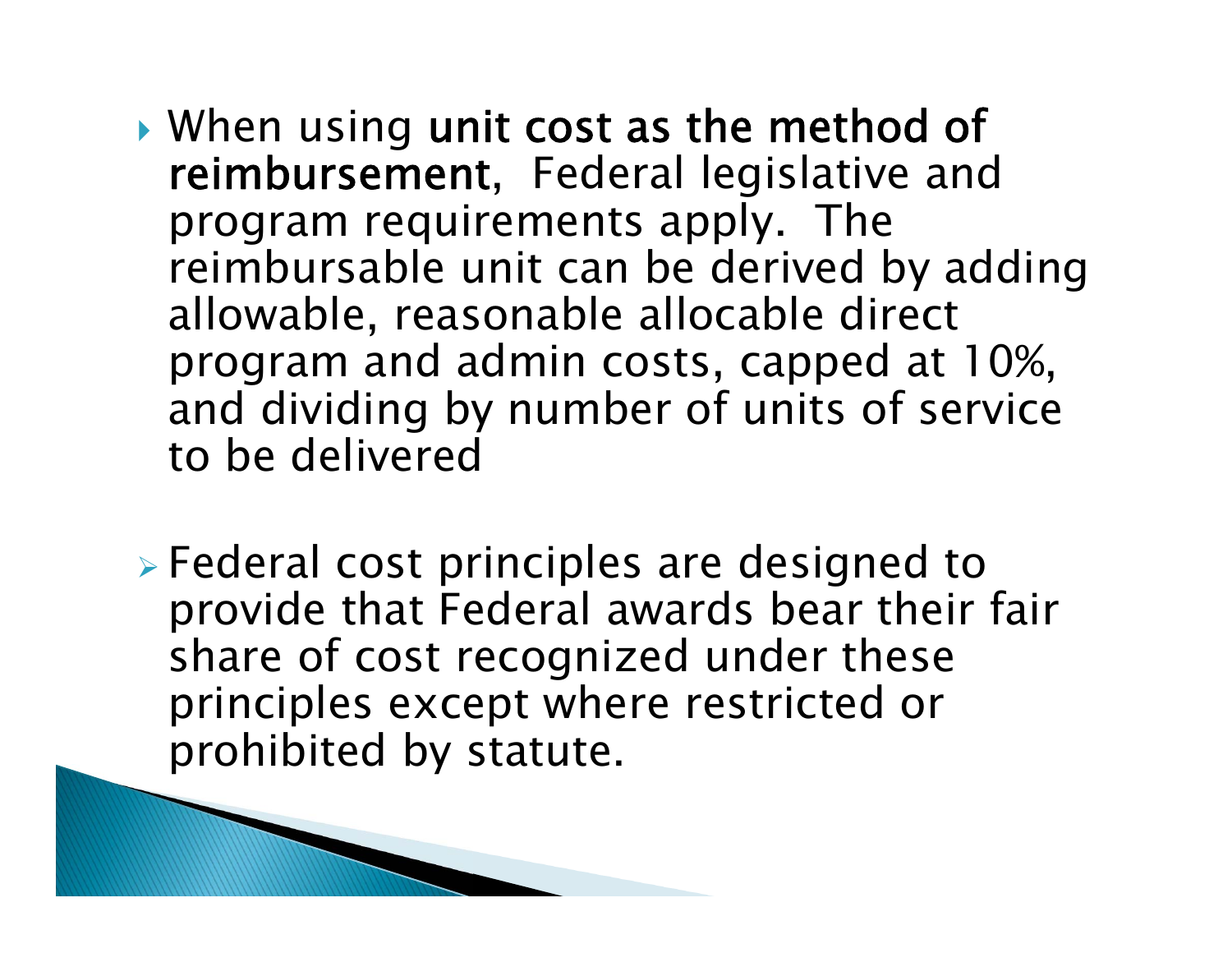- → *45 CFR 75.404*-- reasonableness of payments applies when the unit cost is the basis for reimbursement.
- Reasonableness means:
	- Payments made for services to be reasonable, not exceeding costs that would be incurred by a prudent person under the circumstances prevailing at the time the decision was made to incur the costs

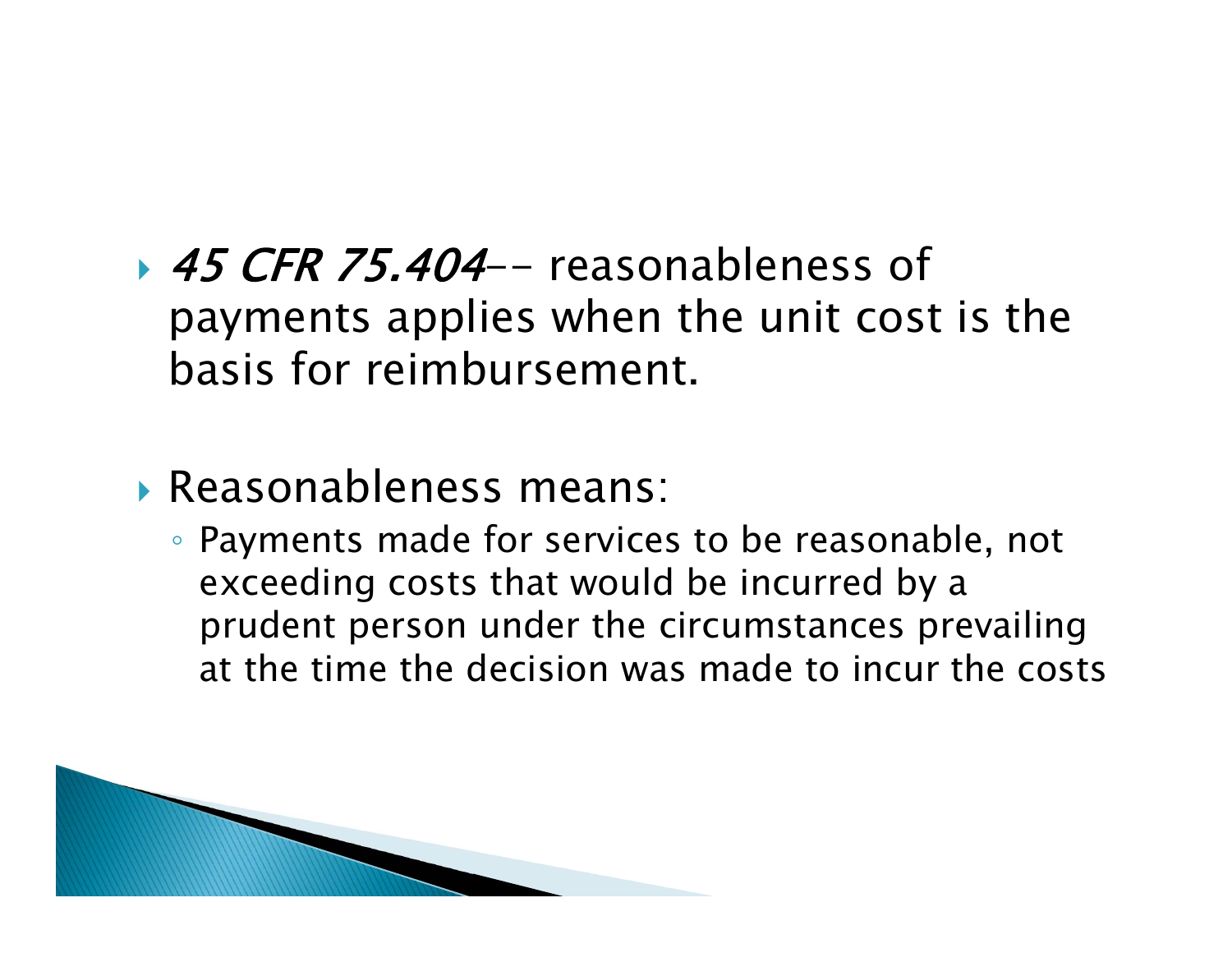- Payments made for service costs, whether the reimbursement method is by unit or by effort/budget category, must be necessary, reasonable, conform to federal limitation or exclusions, apply uniformly to both federalfinanced and non-federal finance activities, and must be accorded consistent treatment except where otherwise authorized by statute.
- Determining the Unit Cost of Services (HRSA publication), https://careacttarget.org/library/determiningunit-cost-services-guide-estimating-costservices-funded-ryan-white-care-act

**MARCON COMPOSITION**